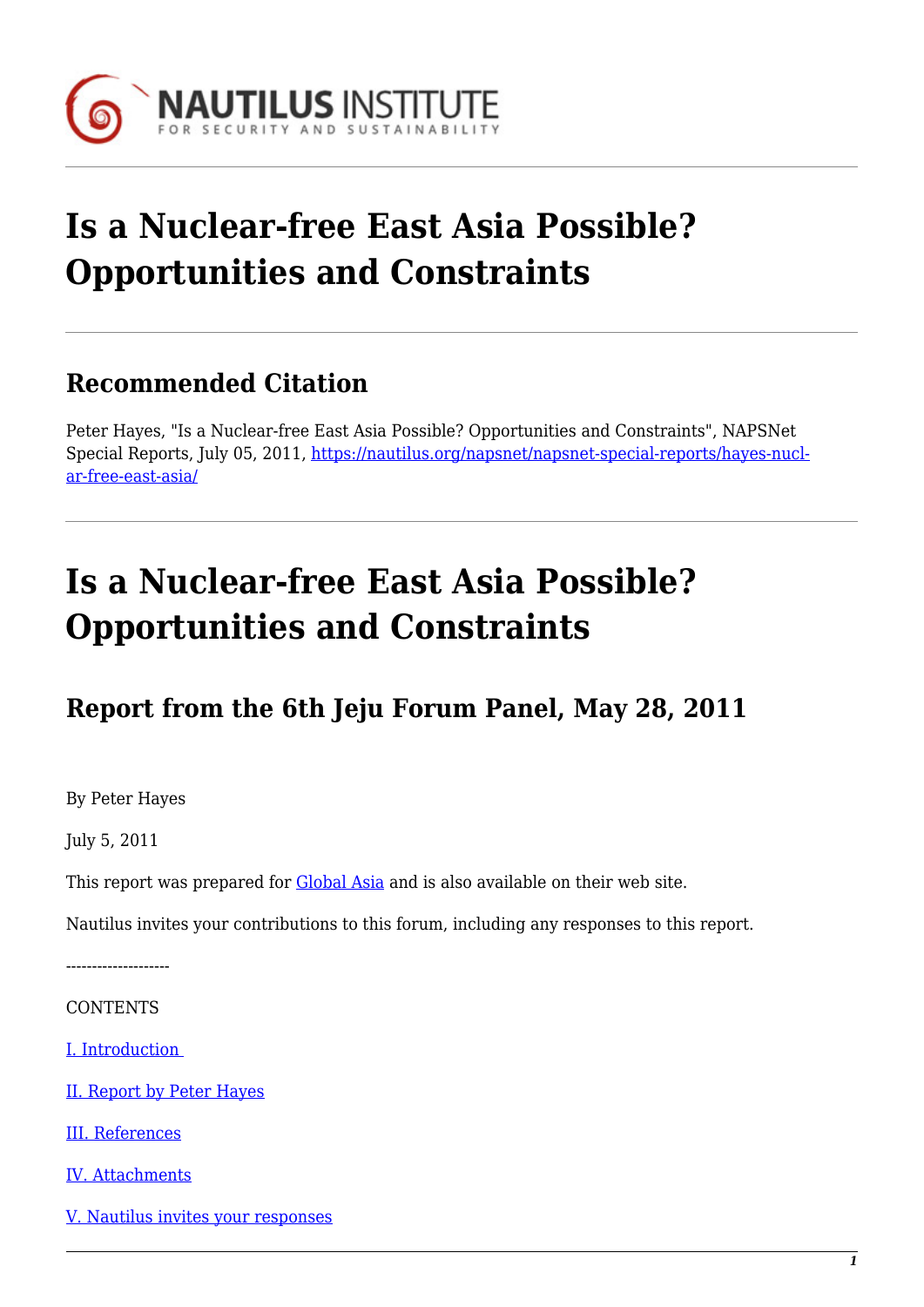### I. Introduction



Peter Hayes, Professor of International Relations, RMIT University, Melbourne, and Director, Nautilus Institute, San Francisco, writes "The issues involved in abolishing nuclear weapons are profoundly complex and apparently intractable. What is the status of nuclear deterrence? What is China's interest in strategic nuclear arms talks? How would nuclear abolition affect Korea and Japan over time? What to do about North Korea's nuclear weapons? Is a nuclear weapons-free zone desirable and useful? And, how do we deal with the threat of non-state nuclear proliferation?"

Hayes' report summarizes the special panel, 'Is a Nuclear-free East Asia Possible? Opportunities and Constraints' held at the 6th Jeju Forum, where five distinguished experts from Australia, China, Japan, and Korea were asked to examine these issues.

The views expressed in this article are those of the author and do not necessarily reflect the official policy or position of the Nautilus Institute. Readers should note that Nautilus seeks a diversity of views and opinions on significant topics in order to identify common ground.

<span id="page-1-0"></span>II. Report by Peter Hayes

- Is a Nuclear-free East Asia Possible? Opportunities and Constraints

Report from the 6th Jeju Forum Panel, May 28, 2011

By Peter Hayes

Since President Obama declared the abolition of nuclear weapons to be the overarching goal of American policy, security analysts and ordinary people have been grappling with the implications of this declaration for the East Asia region.

Quite reasonably, they are asking simple questions. Can one imagine ever living in a world in which nuclear weapons have been abolished? Should one worry about the threat of nuclear war these days? Or has this threat receded so much that most days, one forgets about it?

In reality, the issues involved in abolishing nuclear weapons are profoundly complex and apparently intractable. What is the status of nuclear deterrence? What is China's interest in strategic nuclear arms talks? How would nuclear abolition affect Korea and Japan over time? What to do about North Korea's nuclear weapons? Is a nuclear weapons-free zone desirable and useful? And, how do we deal with the threat of non-state nuclear proliferation?

Each of these questions in turn can be parsed out into separate issues, each of which would have to be resolved before abolition would be possible. In relation to Korea and Japan, for example, why doesn't it make sense for these two non-nuclear states to declare their own nuclear weapon free zone, recognizing that nuclear extended deterrence really amounts today to no more than existential nuclear deterrence, and therefore, they do not gain from having nuclear weapons in their territory under any circumstances? Can Japan and South Korea ever trust each other enough to forego the latent threat of nuclear proliferation, currently restrained and hidden from view by their nuclear alliances with the US?

The 6th Jeju Forum asked five distinguished experts from Australia, China, Japan, and Korea to examine these issues at a special panel on the potential for a nuclear-free East Asia on May 28, 2011 spoke at the panel, which I was privileged to moderate. [\[1\]](#page-5-3)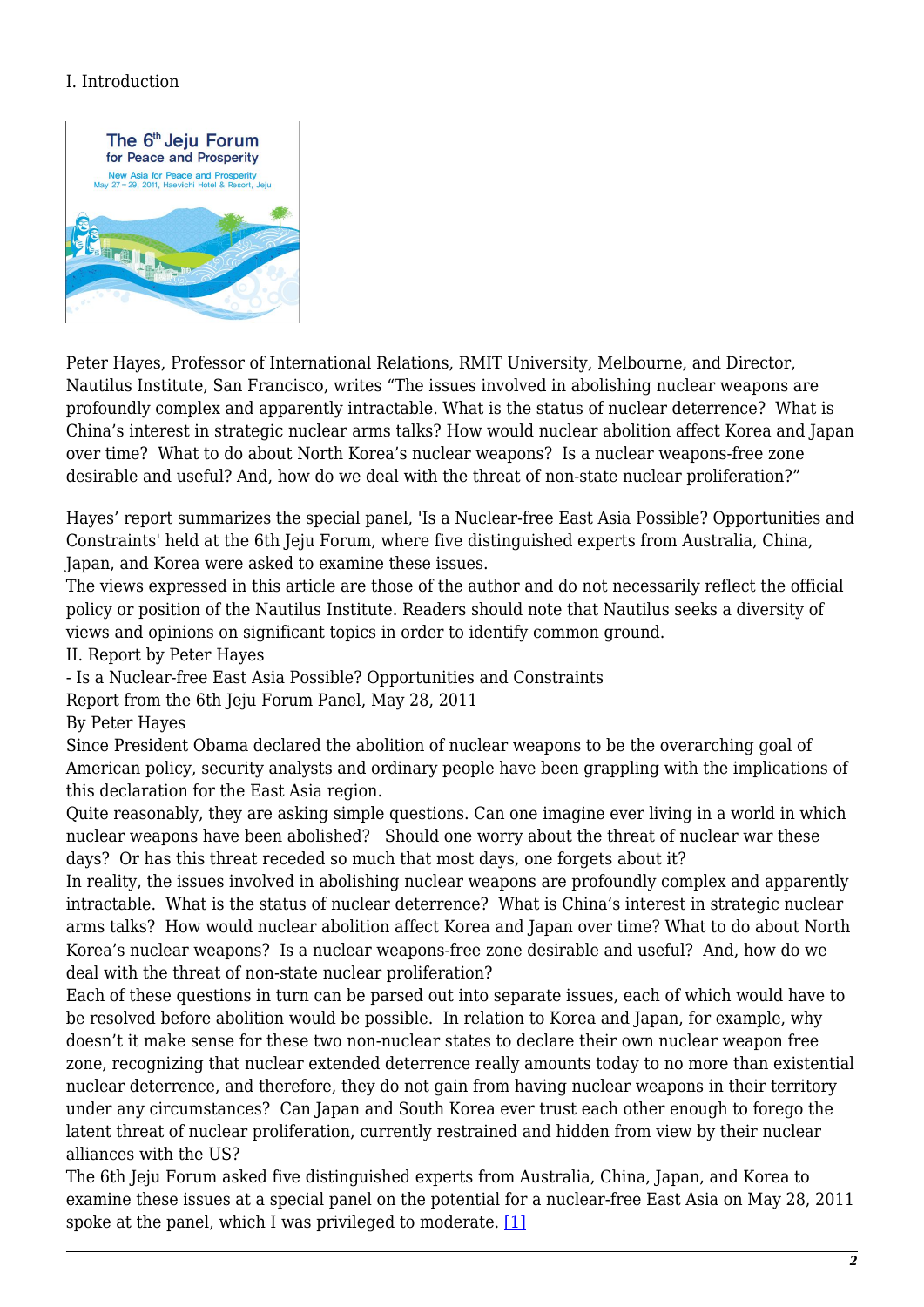The panel ranged over many important issues and readers may listen to the whole session. Here, we draw on their verbatim and written markets on three key issues that emerged at the panel.

**Seoul Nuclear Security Summit and North Korea:** Ambassador Kim emphasizes the addition of a new and significant post-Fukushima theme to the agenda of the Global Nuclear Security Summit in Seoul in March 2012, for which he is the official "sherpa."

"While the damage to the Fukushima power plant was caused by an earthquake and tsunami," writes Kim, "the possibility that the same consequence can be incurred by non-natural causes of malicious intent calls for nuclear safety to be addressed within the framework of nuclear security. This could be complemented by discussions on baseline safety measures and the interface of nuclear safety and security." As he stated at the panel, "When a terrorist tries to disconnect electricity supply to nuclear power plant, the consequences will be the same as a nuclear bomb. Therefore, we have to address this issue as seriously as the nuclear bomb issue. Therefore the spent fuel issue can be discussed in the NSS next year."

Professor Choi Kang explains that in the thinking of officials preparing for the Seoul Nuclear Security Summit, this safety issue is to be added to the list of eight nuclear material security topics that were "deputed" to different states at the Washington Global Nuclear Security Summit in 2010 for follow-up in 2012. "These are," he noted, " information security (U.K.); HEU guidelines (France); transportation security (Japan); illicit trafficking (Jordan); nuclear forensics (the Netherlands); security culture (Russia); radioactive source security (Germany); treaty ratification (Indonesia); and international coordination (Pakistan)."

According to Professor Choi, a key implication of the Fukushima disaster is the need for "a regional cooperation mechanism dedicated toward the enhancement of nuclear safety." The Summit, he suggests, could facilitate the creation of such a mechanism that would "involve better and safer design of nuclear power plant, operation/ management including human resources, and crisis/consequence management. It would be possible to introduce a kind of nuclear safety monitoring and oversight mechanism or group of experts. This would also possibly increase transparency of and confidence in nuclear power industry."

From Seoul's perspective, the nuclear safety-security nexus as a co-equal theme in 2012 is linked closely to the DPRK nuclear issue. Although it recognizes that nuclear proliferation issues such as the DPRK's nuclear weapons program are not on the Global Security Summit's agenda, the issue of the security of the DPRK's fissile material, its nuclear facilities, and post-Fukushima, the safety of its nuclear fuel cycle, are an integral part of the 2012 agenda. Whether best handled in a side-meeting or simply by having the DPRK participate at the Summit having re-committed in a substantive manner to denuclearization, or both, is still an open question.

Ambassador Kim is explicit that "the problem of the physical protection of nuclear facilities and materials within DPRK should be included in the discussions at the Seoul Summit in the general context of nuclear security, taking into account the emphasis put by the first Summit on the state's responsibility for physical protection." Professor Choi is equally forceful, arguing that all three themes of the Summit--security, safety and safeguard—apply to the DPRK and should be considered at the Summit from a nuclear security perspective.

**Nuclear and Conventional Deterrence:** Professor Gareth Evans began the discussion of deterrence at the panel by averring that: "The two US allies in the region have an important role to play because of the long tradition of sheltering under the US nuclear umbrella. That is perfectly understandable, but what is less understandable, acceptable, and helpful in the present age is continuing to rely on the US nuclear deterrent for general security purposes. By all means," he said, "keep the concept of extended deterrence because if countries like Japan and Korea, and Australia for that matter, don't feel comfortable about the US willingness to back us with conventional support, then that will be very destabilizing to the region."

"But let's move away from reliance on the extended nuclear deterrent. Let's get away from the perception that nukes are somehow an important part of the deterrence that we need against other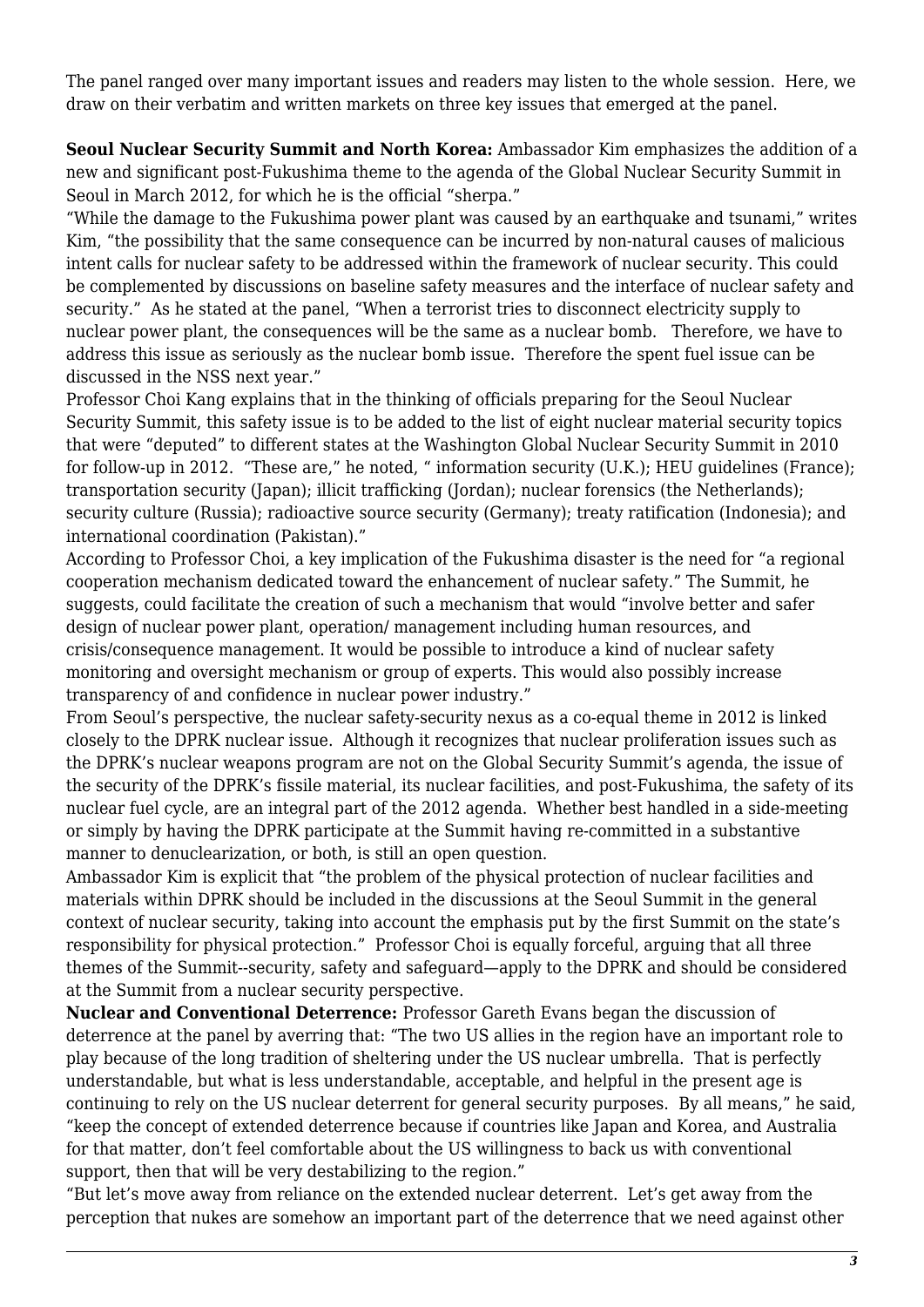forms of WMD biological or chemical or that we need nuclear weapons to deal with conventional assault. If we keep that mindset, you are really going to be stuck for a very long time with the reality of nuclear weapons."

Professor Evans concluded in his written paper, "What really matters for the region is US extended deterrence, not extended nuclear deterrence—that is, ability to rely on US conventional military capability, which for the foreseeable future will be amply sufficient to deal with any non-nuclear threat contingency (and indeed probably any nuclear threat contingency as well)."

General Pan outlined the Chinese perspective at the panel. "We think that nuclear deterrence has never been a good idea," he said. "In the cold War years, nuclear deterrence has been the source of nuclear arms race between the two nuclear superpowers. We saw huge nuclear arsenals on each side. Since the end of the Cold war, we don't say any positive value for nuclear deterrence. Now Japan could argue they need nuclear deterrence because they fear for example the attack from North Korea or China. But North Korea could also say that because they are faced with kind of nuclear threat from the United States, therefore they must be prepared. So nuclear deterrence in this region continues to the source of mistrust, of actions and reactions."

General Pan then called for Japan to choose between reliance on nuclear deterrence versus calling for nuclear disarmament. "To be realistic, I think almost everyone knows that nuclear weapons indeed cannot be used in this region. So I would argue as soon as nuclear deterrence be changed, then this region would be far better off. On that score, I would argue that Japan seems to be particularly ambivalent towards nuclear weapons. On the hand, Japan has become the champion for nuclear disarmament, claiming that they are the only victims of nuclear bombing. That's true. But on the other hand, we keep hearing about some ambiguous activities in that country, and very ambiguous remarks about whether they should develop their own nuclear weapons. Therefore, I think there is also a need for strategic transparency on the part of Japan--what's really their attitude towards nuclear weapons?

Ambassador Abe made a similar point about abolition of nuclear weapons, noting that "the American and our perception that nuclear reduction is possible today is derived from the realization that we have a lot better conventional defense capability. This is a lot better option than depending on nuclear weapons because once they are used, they bring about catastrophic consequences, immediate and long, debilitating."

Ambassador Abe told the panel that Japan and Korea rely on nuclear deterrence as "a last resort" to deter North Korean nuclear or chemical attack on Seoul. "People in South Korea and Japan feel today threatened with North Korean nuclear weapons. And honestly, North Korean broadcasting from time to time say, we will put Seoul in a fireball, we will make Tokyo in a fireball. People laugh at it: they are making stupid jokes again. But, for some people it's a real threat. Therefore, they have to make sure that they never make any mistaken calculation on the Northern side. That's why the deterrence has to be kept as a last resort."

Professor Evans responded to Abe by asking: "Why do we make the assumption that we need nuclear weapons as a deterrent against the misuse of a North Koreans of nuclear device or for that matter, chemical and biological weapons. Isn't the absolute certainty of massive conventional retaliation with all the gigantic destruction that US with its allies could wreak on North Korea, isn't that in the real world a far more realistic deterrent than the will-of-the-wisp of the nuclear thing for all the reasons that Peter Hayes said, we know is not going to be used. Because we know even if the North Koreans were to use a nuclear weapon, the United States is not going to barbaric enough or stupid enough in the eyes of the world opinion to do the same--particularly when it has a conventional capability to do anything that would be conceivably necessary. You are talking the realm of psychology here, maybe; but you are not talking the realm of reality in terms of real world deterrent calculation."

Professor Choi make the opposite argument about the adequacy of a conventional deterrent in Korea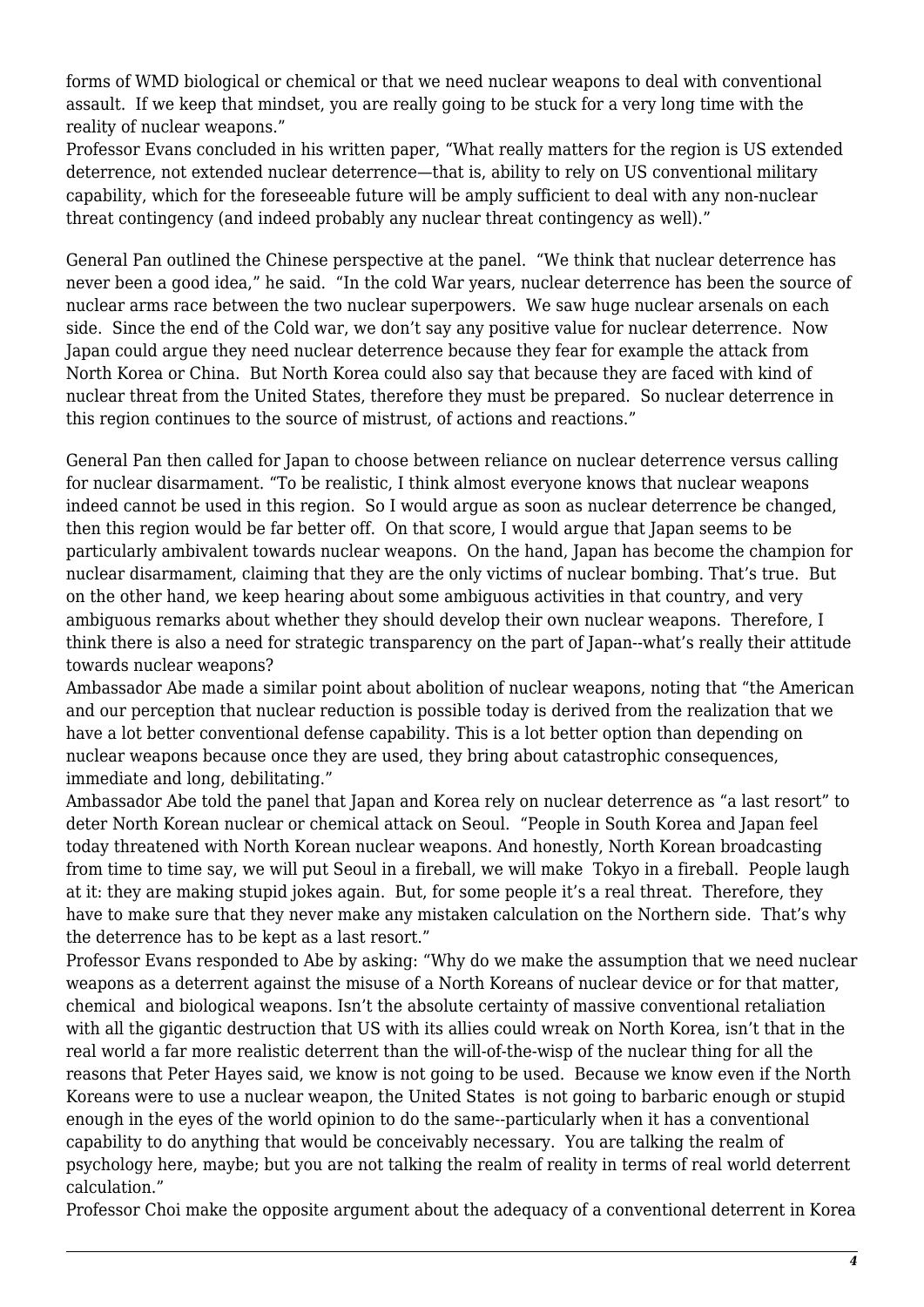and Japan. "Unfortunately," he asserted, "The US has failed to provide us with a reliable conventional deterrence capability up to now. Maybe in the near future, it is possible for the United States to show us a more credible and reliable deterrent posture vis a vis South Korea and also Japan. If that's the case, it is possible for us to go for nuclear zero or nuclear free Northeast Asia."

Wrote Evans with regard to North Korea, "The U.S. should not rule out in advance the possibility of nuclear retaliation against a nuclear attack by North Korea against itself or its allies: the Pyongyang regime would need to understand that any such behavior would be suicidal."

"But," he added, "in the (almost inconceivable) event of such an attack, it would be more likely, and well advised, to mount a massive conventional response of which it is well capable, focused on the regime and military targets, and limiting collateral civilian casualties to the maximum extent possible, rather than descend -- and be seen by the wider international community to be descending -- to the same barbaric level."

However, so long as the DPRK nuclear threat remains, neither Evans nor Abe are willing to go to the next step—offering to end the nuclear threat to North Korea altogether by either creating a nuclear weapon free zone, or simply foregoing the nuclear option altogether, whatever the DPRK says or does with its nuclear weapons.

"Pending that outcome," concludes Evans, "a strategy must be maintained of strict containment – employing mechanisms like the Proliferation Security Initiative, and seeking maximum cooperation from China – combined with strong deterrence, with the threat of massive retaliation by conventional, and if necessary nuclear weapons, should North Korea misuse its nuclear devices." Abe concurs, writing that "In so far as North Korea engages in what it claims the buildup of its nuclear deterrence, South Korea, Japan and the U.S. are obliged to keep credible deterrence to prevent any provocation, intimidation or worse aggression from the North. This will inevitably put a limit to the extent Japan and South Korea can realistically foresee U.S. nuclear reduction." For this reason, General Pan believes that "the ongoing nuclear crisis of North Korea has made the prospect of denuclearization in the Korean Peninsula very dim, let alone a nuclear free Northeast Asia."

**The Role of China in a Nuclear Free Northeast Asia:** In addition to North Korea, General Pan asserted that "US extended deterrence in Northeast Asia has constituted another obstacle to the creation of [a nuclear weapons-free zone since Washington continues to rule out the possible use of its nuclear weapons in the region." Also, he added, "lack of mutual trust among these major players indicates the lack of an adequate political basis for the building of a nuclear free Northeast Asia under current situation."

From a Chinese perspective, therefore, General Pan argued that three changes must take place before the region can become nuclear-free. First, Korea must be denuclearized peacefully. Second, the "intensifying arms competition between major players in the region" must be supplanted by a "readjustment of the threat perceptions as well security strategies of all the nations concerned," in order third, to overcome "the belief of these nations that nuclear weapons would continue to play a vital role in their security strategy."

Professor Evans suggested that China should "freeze at present levels" and not "equalize up" its nuclear arsenal until the US and Russian stockpiles fall to similar levels. Meanwhile, he asserted that there "needs to be real transparency about numbers and deployment arrangements, especially from China"—a call echoed by Ambassador Abe who declared that "I would like to know how large the Chinese nuclear arsenal is and when it can join a nuclear disarmament negotiation." General Pan responded by noting that: "When [the United States and Russia] reduce the number of

their nuclear warheads to a certain level, China is willing to participate in this kind of multilateral process. But what exactly that number is, that could be negotiated. China expressed its interest even today that it is willing to participate in this kind of consulting process. Mind you, even in the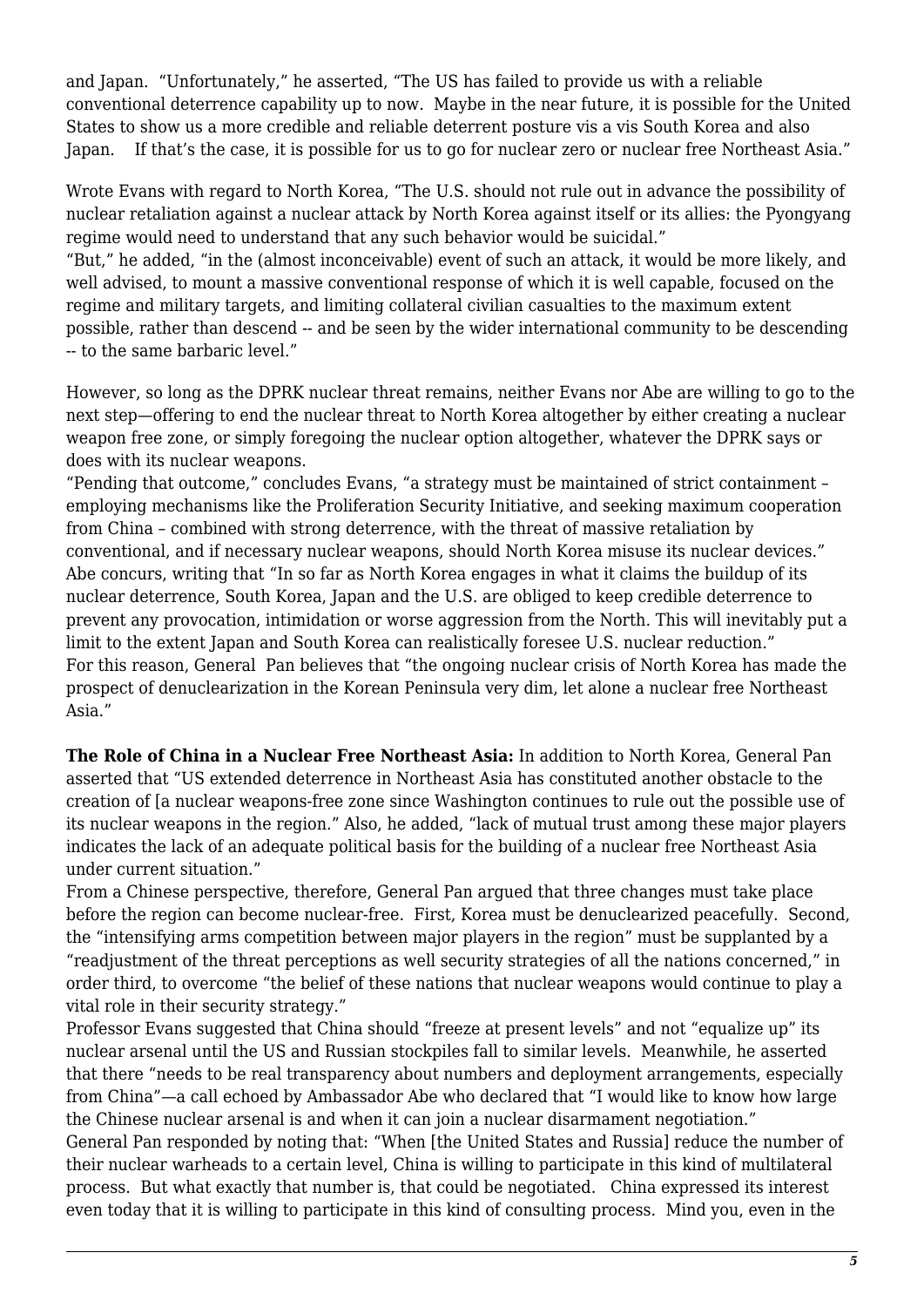Cold War years, in the late 1980s, China did participate in a kind of five nuclear powers exchange of views on the possible steps to be taken for nuclear disarmament. I don't think China is afraid of this. We are waiting for progress. We are waiting for US and Russia to take further steps for deeper cuts, and including ratification of CTBT. So I am not so sure to say that China is reluctant to participate in this; but the reality is that the two nuclear weapon powers, arsenals accounting for 95 percent of world total, how could you expect China to participate? And even if China does show interest, I don't think US and Russia would really welcome China's participation."

**Conclusion:** Overall, these papers suggest that countries in the region are beginning to view the nuclear security issue through a refractive prism that includes abolition concerns in many short, medium, and long-term dimensions.

As Professor Evans concluded: "There is no need for other countries in the region to wait for North Korea to disarm before declaring their own territories to be forever nuclear free, should they wish to join Mongolia in making this important, if essentially symbolic, gesture. It will be a very long haul before we can look to a completely nuclear free East Asia, including China and Russia, and difficult to imagine this occurring other than in the context of global agreement to go to zero. But it is not impossible to reach that destination, and the journey should certainly start now."

Asked at the end of the panel whether they thought East Asia would be nuclear free in 2077—as far in the future now as the Hiroshima-Nagasaki bombings are in the past—the panelists said:

- Professor Choi: Yes, by that time, we will see a nuclear free Northeast Asia.
- Ambassador Kim: I hope yes.
- Professor Abe: Yes, because there will be better weapons at that time.
- Professor Evans: Yes because I am a congenital naïve optimistic
- General Pan: Yes, I think the world is now getting consensus that nuclear weapons really have no value for the security of the world.

#### <span id="page-5-3"></span><span id="page-5-0"></span>III. References

[1] The panelists were: Abe Nobuyasu, Choi Kang, Gareth Evans, Kim Bong Hyun, and Pan Zhenqiang. Panelists were sent twenty questions related to these six issues before they arrived to prepare for the panel (Attachment F).

<span id="page-5-1"></span>IV. Attachments

Please refer to the attachments below for the prepared remarks from each panelist on 20 key questions in the session.

Attachment A: [Twenty Key Questions on Nuclear Abolition in East Asia](https://nautilus.org/publications/essays/napsnet/reports/attachment-a-twenty-key-questions-on-nuclear-abolition-in-east-asia/)

Attachment B: [Responses from Bong Hyun Kim, Deputy Minister for Multilateral and Global Affairs,](https://nautilus.org/publications/essays/napsnet/reports/attachment-b-responses-from-bong-hyun-kim/) [MOFAT, Repulic of Korea](https://nautilus.org/publications/essays/napsnet/reports/attachment-b-responses-from-bong-hyun-kim/)

Attachment C: [Responses from MG Pan Zhenqiang \(Retired\), China Reform Forum](https://nautilus.org/publications/essays/napsnet/reports/attachment-c-responses-from-mg-pan-zhenqiang/) 

Attachment D: [Responses from Gareth Evans, Vice Chancellor, Australian National University](https://nautilus.org/publications/essays/napsnet/reports/attachment-d-responses-from-gareth-evans)

Attachment E: [Responses from Ambassador Nobuyasu Abe, Center for the Promotion of](https://nautilus.org/publications/essays/napsnet/reports/attachment-e-responses-from-ambassador-nobuyasu-abe/) [Disarmament and Non-Proliferation](https://nautilus.org/publications/essays/napsnet/reports/attachment-e-responses-from-ambassador-nobuyasu-abe/)

Attachment F: [Responses from Choi Kang, Professor, Institute of Foreign Affairs and National](https://nautilus.org/publications/essays/napsnet/reports/attachment-f-responses-from-choi-kang/) [Security, Ministry of Foreign Affairs and Trade, South Korea](https://nautilus.org/publications/essays/napsnet/reports/attachment-f-responses-from-choi-kang/)

<span id="page-5-2"></span>V. Nautilus invites your responses